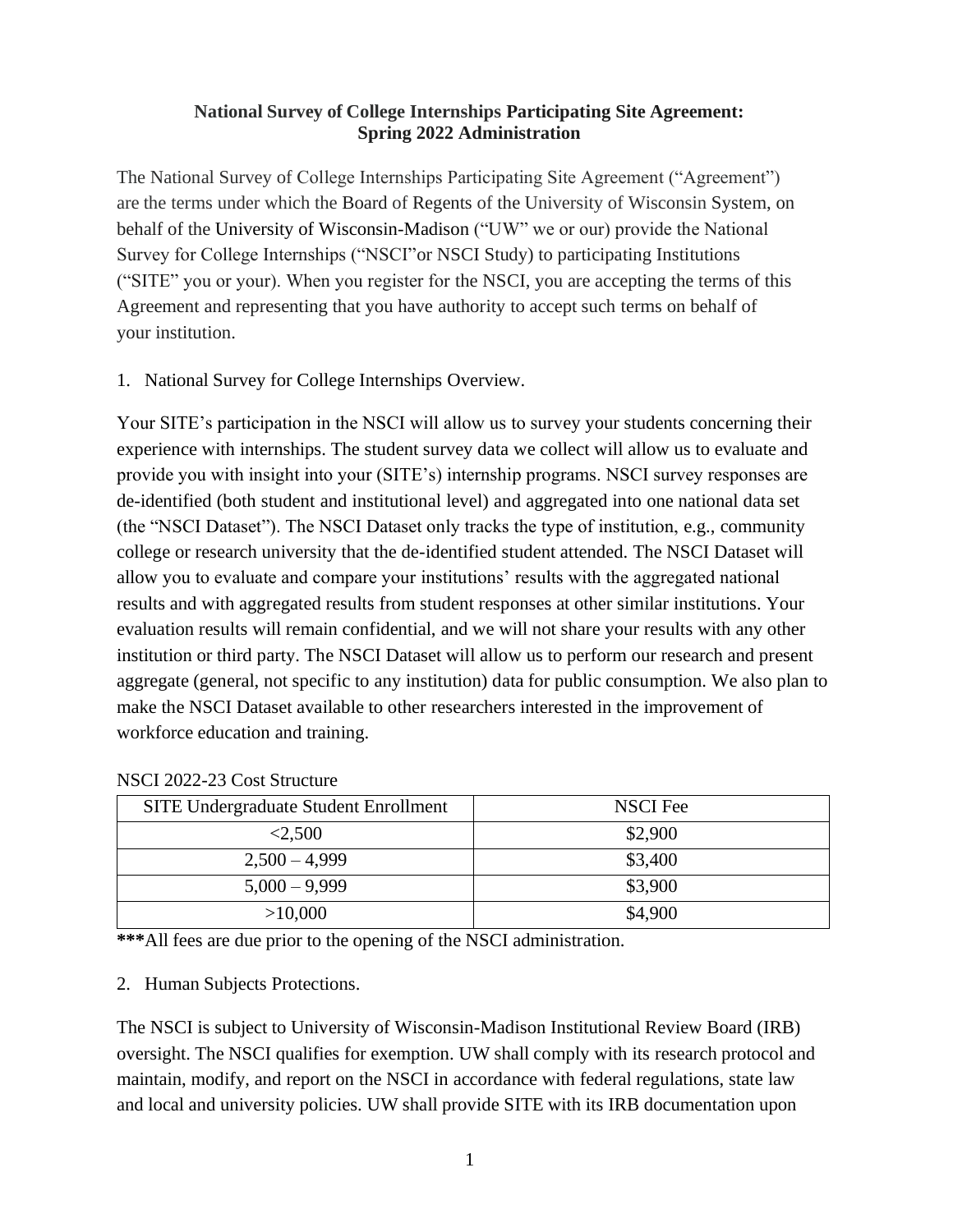request and cooperate with SITE concerning any human subject research compliance issues that arise with SITE due to its participation in the NSCI.

You represent that your Site has determined that you are not engaged in human subject research by participating in the NSCI. You also acknowledge that our student consent form does not permit you to perform research using the SITE Evaluation Data, defined below. As mentioned above, the de-identified and aggregate NSCI Dataset will be available for research purposes.

3. Agreement Term and NSCI Timeline.

The NSCI is an annual survey. Please note at this time there is no automatic renewal process so you will be required to register and agree to the NSCI Site Participation Agreement each year. This Agreement shall be effective upon your registration to participate in the NSCI and shall remain effective until August 31, 2022, unless you withdraw from the NSCI earlier, see Withdrawal from NSCI section, below.

The timeline for milestones in the annual administration of the NSCI (the "NSCI Timeline"), for example the opening and closing dates of the survey, are described in the NSCI registration materials. For any dates that are listed as "tentative" we will make reasonable efforts to set the final date as close to the original listed tentative date. We will send you notice of any material changes (greater than 10 business days) to the NSCI Timeline as soon as practicable. We reserve the right to make changes to the NSCI Timeline in order to ensure quality administration of the NSCI. We will provide all evaluation deliverables, described below, to SITE in the Summer of 2022, but no later than August 31st, 2022. Participation in the Spring 2022 NSCI will conclude upon receipt of these data deliverables.

- 4. SITE Responsibilities and NSCI Details.
	- a. Registration. You are responsible for providing and maintaining current NSCI registration information for your SITE. Any notice that we may provide to you will be to the address you maintain in your NSCI registration information.
	- b. Payment.
		- i. If you don't pay by credit card, then we will send you an invoice upon registration and you will need to make payment within 60 days.
		- ii. If you have not made payment by the date specified in the NSCI Timeline, then you will not be allowed to participate in the NSCI for the current year and any student information that you have sent to us will be destroyed. We will notify you of this status in accordance with the NSCI Withdrawal section, below.
	- c. Provision of student information for student recruitment and survey nonresponse bias test. You shall provide the following student information students' first name, last name, campus email address, major field of study, school/college, and credit hours completed, by the date specified in the NSCI Timeline and in the format specified in the registration materials, for criteria:
		- i. Students enrolled in a terminal degree;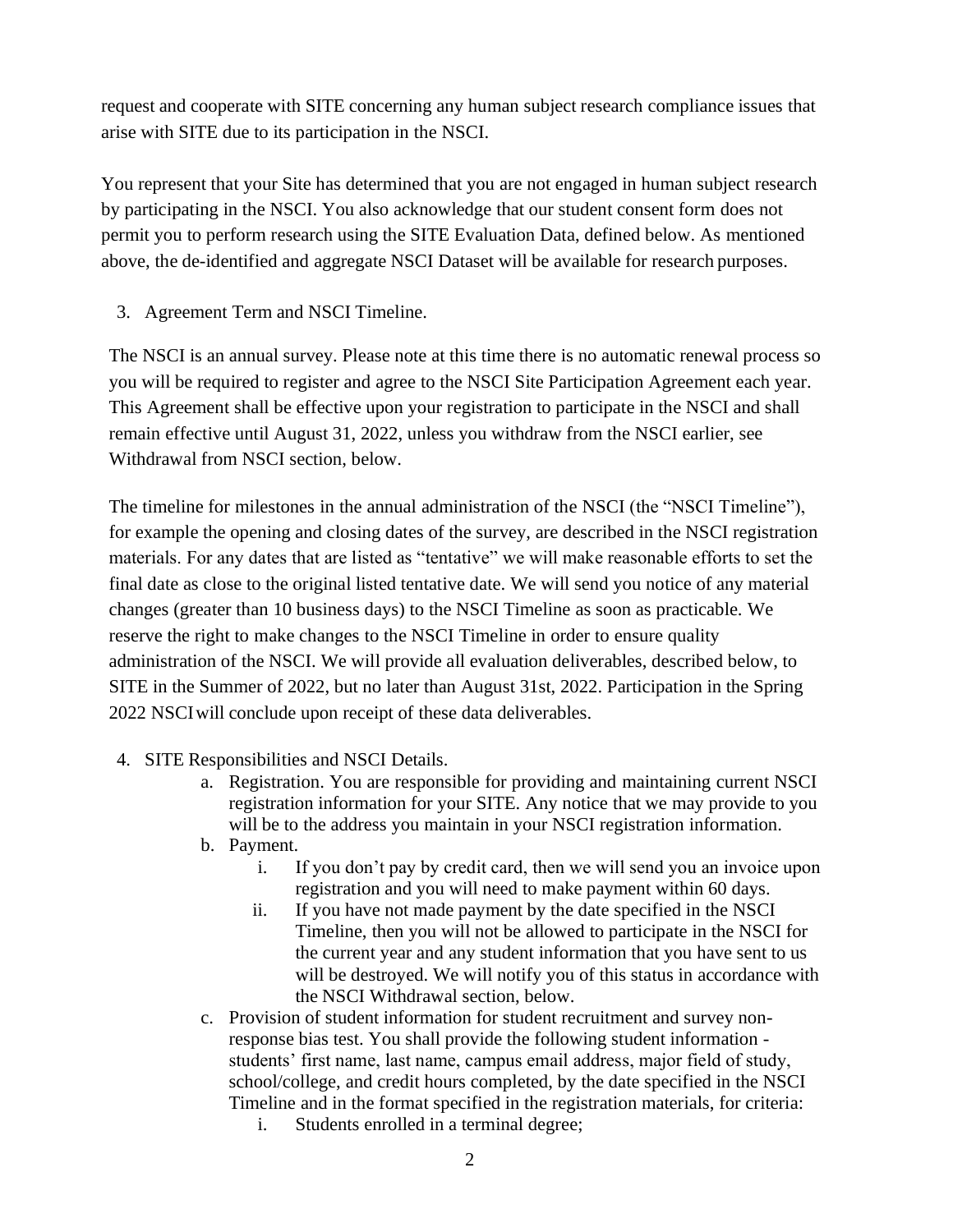- ii. Who have not indicated a disclosure restriction;
- iii. Who are not incarcerated;
- iv. Who are at least 18 years old;
- v. Who are enrolled for 1 or more credits at the Institution;
- vi. For two-year institutions we will administer the survey to the entire student body, while at four-year institutions we will restrict the sample to students at the junior or senior class level. Thus, for four-year institutions please provide student information for students who are in the latter portion of their programs, having earned enough credits to have obtained Junior standing.

If you have not provided us with the required student information for student recruitment by the date specified in the NSCI Timeline and you have already paid, then you will be issued a full refund within 60 days and SITE will not be allowed to participate in the NSCI for the current year.

- d. Please note: your provision of student information is in accordance with the Family Education Rights and Privacy Act ("FERPA") 20 U.S.C. §  $1232g(b)(1)(A \text{ and } F)$  and  $34 \text{ C.F.R. }$  § 99.31(a)(1) (the outsourcing exception) for your internship program evaluation and 34 C.F.R. § 99.31(a)(6) (the study exception) for the NSCI study. By signing up for the NSCI and internship program evaluation, you have determined that we have a legitimate educational interest in the student information that you are providing to us.
- 5. SITE Internship Program Evaluation.
	- a. Acknowledgment of Release of Confidential Data and Direct Control
		- i. The parties acknowledge that UW and NSCI Study personnel shall be considered school officials of SITE for the purpose of performing the institutional function of SITE Internship Program Evaluation (the "SITEEvaluation"), as described in this section.
		- ii. The parties acknowledge that SITE is releasing educational records containing personally identifiable information ("SITE PII") to UW in order to provide SITE the SITE Evaluation and that the release of SITE PII to UW is necessary for the performance of this institutional function.
		- iii. UW acknowledges that it is under the direct control of SITE with respect tothe use and maintenance of education records maintained by SITE and disclosed under this agreement.
	- b. Evaluation Details.
		- i. UW will use SITE PII for student recruitment for NSCI participation and administration, and the performance of the SITE Evaluation.
		- ii. UW will store SITE PII on its internal research server in accordance with Student Privacy and Data Security section, below.
		- iii. UW will use a third-party survey platform administered by the University of Wisconsin Survey Center (UWSC), see Use of Third-Party Services section, below, for the administration of the NSCI. We willonly use a student's name and campus email address for survey administration. All other student information provided by you will remain on our internal secure server and not be transferred/used with the third-party survey service.
		- iv. UW shall only administer the NSCI to students that have provided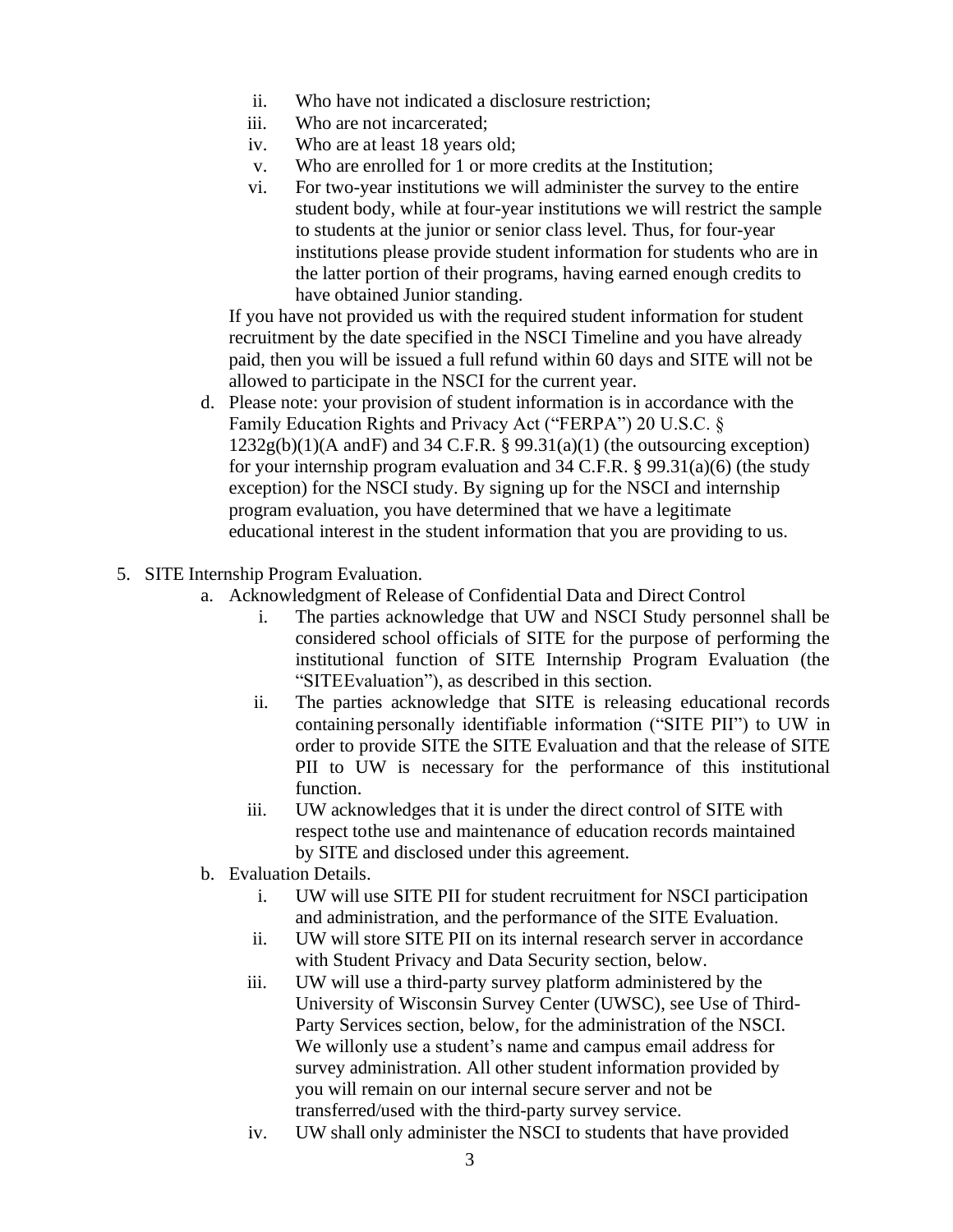their informed consent, in accordance with its IRB protocol.

- v. Upon closing of the survey, we will migrate the student survey responses to our internal secure server where we will create a raw data file that only contains student responses and SITE PII from your SITE ("SITE Evaluation Data"). SITE Evaluation Data will include information onnon-responsive students too. SITE Evaluation Data contains student identifiers.
- vi. Evaluation deliverables will include a copy of the SITE Evaluation Datadelivered to you via secure file transfer; SITE Program Evaluation reports, aset of customized summary reports that includes an overall summary of key findings, a report on characteristics of the study sample, etc.; and an interactive data dashboard for its students' survey responses. The SITE Program Evaluation reports and interactive data dashboard will not contain student identifiers. Your SITE Evaluation deliverables are unique to your SITE and will not be shared with anyone else nor will they be publicly released by us.
- c. NSCI Dataset
	- i. SITE acknowledges that UW will use the SITE Evaluation Data for the construction of the NSCI Dataset. UW shall not include any PII in the creation of the NSCI Dataset nor shall it identify SITE or link SITE with any de-identified student records. Rather than identifying SITE by name in the NSCI Dataset, UW will list the type of institution each student attends.

#### 6. NSCI Study Details

- a. Study Purpose.
	- i. The purpose of the NSCI is to improve college instruction by researching internship programs and the improvement of college experiences, educational outcomes, and career readiness.
	- ii. UW will use SITE PII, as described in the NSCI Dataset subsection above (Sec 5.c.i.), to create a de-identified (both student and institution) dataset to perform NSCI Study analysis.
- b. FERPA compliance.
	- i. For purpose of the NSCI Study, UW shall use SITE's PII only to meet the NSCI Study purposes stated in this NSCI Site Participation Agreement.
	- ii. UW shall conduct the NSCI in a manner that does not permit personal identification of parents and students by individuals other than study personnel that have legitimate interests in SITE's PII.
	- iii. UW shall destroy SITE's PII when it is no longer needed for the purposesfor which the NSCI is conducted.
- 7. Third Party and Public Use of the NSCI Datasets.
	- a. SITE acknowledges that UW may make some or all of the NSCI Dataset available for public display and interaction.
	- b. SITE acknowledges that UW may make the NSCI Dataset available to thirdparty researchers (academic and industry) investigating internship programs and the improvement of college experiences, educational outcomes, and career readiness.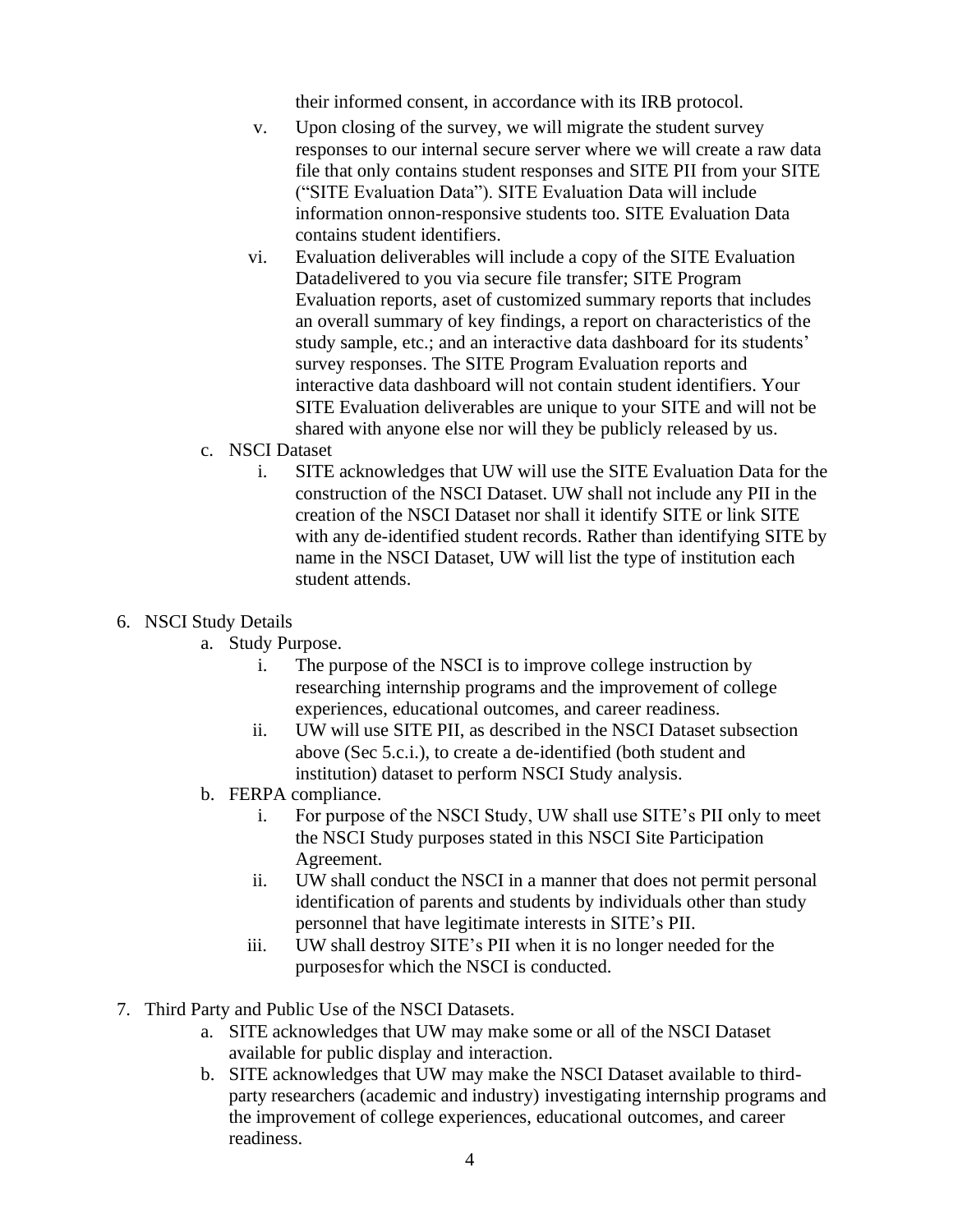- c. Prior to releasing the NSCI Dataset for third-party/public use, UW shall make a reasonable determination that no students' identity is personally identifiable, whether through single or multiple releases, and taking into account other reasonably available information.
- 8. Use of Third-Party Services
	- a. The NSCI is administrated by the University of Wisconsin Survey Center. Once the annual NSCI administration closes, we use a secure transfer process to move the student survey responses toour secure server at UW, where we clean the data prior to performing your SITE Evaluation and creating the NSCI Dataset. Once we verify the integrity ofthe SITE Evaluation Data on our servers, we work with our survey provider to remove/destroy the student survey responses from their system.
	- b. SITE acknowledges that UW's use of the third-party survey service is necessary for the administration of the NSCI. By registering for the NSCI, you are agreeing to our use of our third-party survey service. We will provide you with additional information about our third-party survey service security details upon your request.
	- c. UW shall require its third-party survey service to process all NSCI data in the United States.
	- d. UW shall prohibit its third-party survey service from accessing, using, copying,or transferring any student survey responses for any purpose, except for the limited purpose of ensuring quality administration of the NSCI.
	- e. UW shall include information in its student consent forms about the use of our third-party survey service.
- 9. Student Privacy and Data Protection.
	- a. UW shall only use SITE PII for the purposes described in this Agreement. Any other use of this data is strictly prohibited.
	- b. UW represents and warrants that only the NSCI Principal Investigator and those employees of UW working at the direction of the NSCI Principal Investigator on or in support of the project have legitimate interests in SITE PII and will be permitted access to and use SITE PII.
	- c. UW shall, for all activities and purposes covered under this Agreement, comply with the federal Family Educational Rights and Privacy Act ("FERPA") and other applicable privacy laws and regulations.
	- d. UW certifies that it has the capacity to restrict access to SITE PIII solely to the individuals described in section 9.b above and ensure that SITE PII is accessed only for the purposes described in this Agreement. UW shall protect SITE PII in a manner that does not permit personal identification of students and their parents by anyone except those NSCI Study personnel with a legitimate interest in SITE's PII. UW shall maintain a comprehensive information security program that is reasonably designed to protect the security, privacy, confidentiality, and integrity of SITE PII.
	- e. UW shall destroy all SITE PII when the information is no longer needed for the purposes described in this Agreement but no later than 5 years within the completion of a one-year cycle of the NSCI.
- 10. Data Ownership and Use.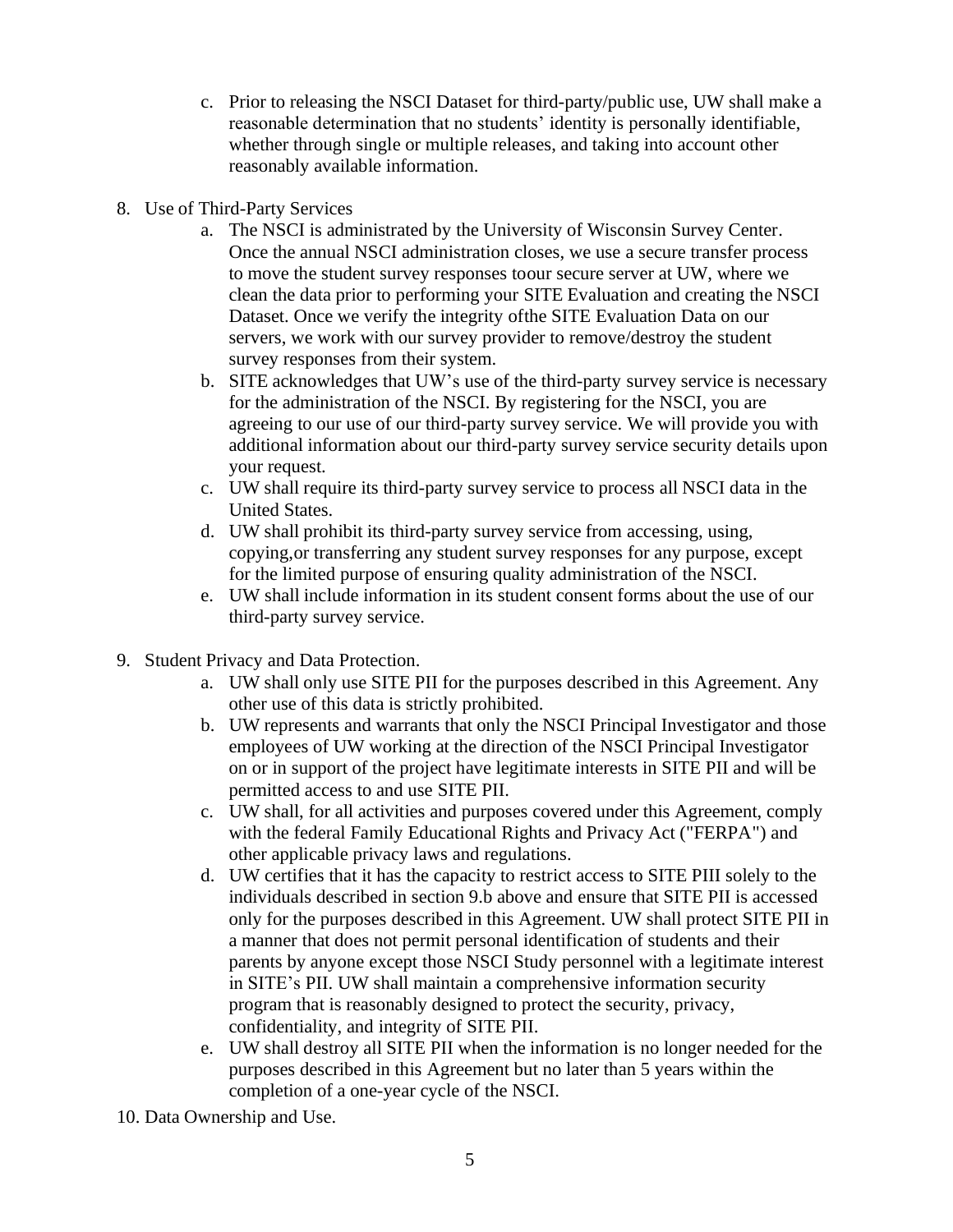All student information provided by SITE to UW shall remain the property of SITE. UW's permission to use student information provided by SITE shall be limited to the uses permitted by this Agreement.

The Board of Regents of the University of Wisconsin System, on behalf of UW/ Matthew Hora, Ph.D., shall own all survey responses, NSCI aggregate data, NSCI reports, NSCI website and any other NSCI deliverables provided in connection with this Agreement. UW shall, and does hereby grant to SITE a limited, non-exclusive license to the NSCI deliverables, for SITE's educational and program evaluation purposes.

### 11. Publicity.

SITE acknowledges that UW is subject to State of Wisconsin public records law and may disclose SITE's name in connection with the existence of this Agreement and its participation in the NSCI. UW shall not publicly identify SITE by name in connection with any NSCI findings unless SITE provides prior written authorization to be publicly identified.

Neither party shall use the other's name, logo, insignia, or other identifying marks for any promotional purpose or in any manner that act as, suggests or otherwise implies an endorsement of the NSCI or NSCI findings.

### 12. NSCI Withdrawal.

We will withdraw SITE from the NSCI if you do not provide us with the required student information by the date specified in the NSCI Timeline or if you do not pay the full NSCI fee by the start of the NSCI administration window. We will notify you if we withdraw SITE for either of these reasons.

You may withdraw from the NSCI at any time by providing us notice. If you withdraw prior to the start of the NSCI administration window, then we will provide you a full refund. If you withdraw after the start of the NSCI administration window, then we will not refund you any fees.

Upon your withdrawal from the NSCI, we will destroy any identifiable student information from SITE that we have. However, we will retain any completed student survey responses (deidentified) for any student that we obtained consent for their participation prior to your SITE's withdrawal from the NSCI.

### 13. Disputes.

In the event of a disagreement regarding the terms or implementation of this Agreement, the parties shall discuss their dispute in good faith and make best efforts to achieve a mutually agreed-upon resolution.

# 14. Liability.

The State of Wisconsin is self-funded for State liability purposes. The State's Self-funded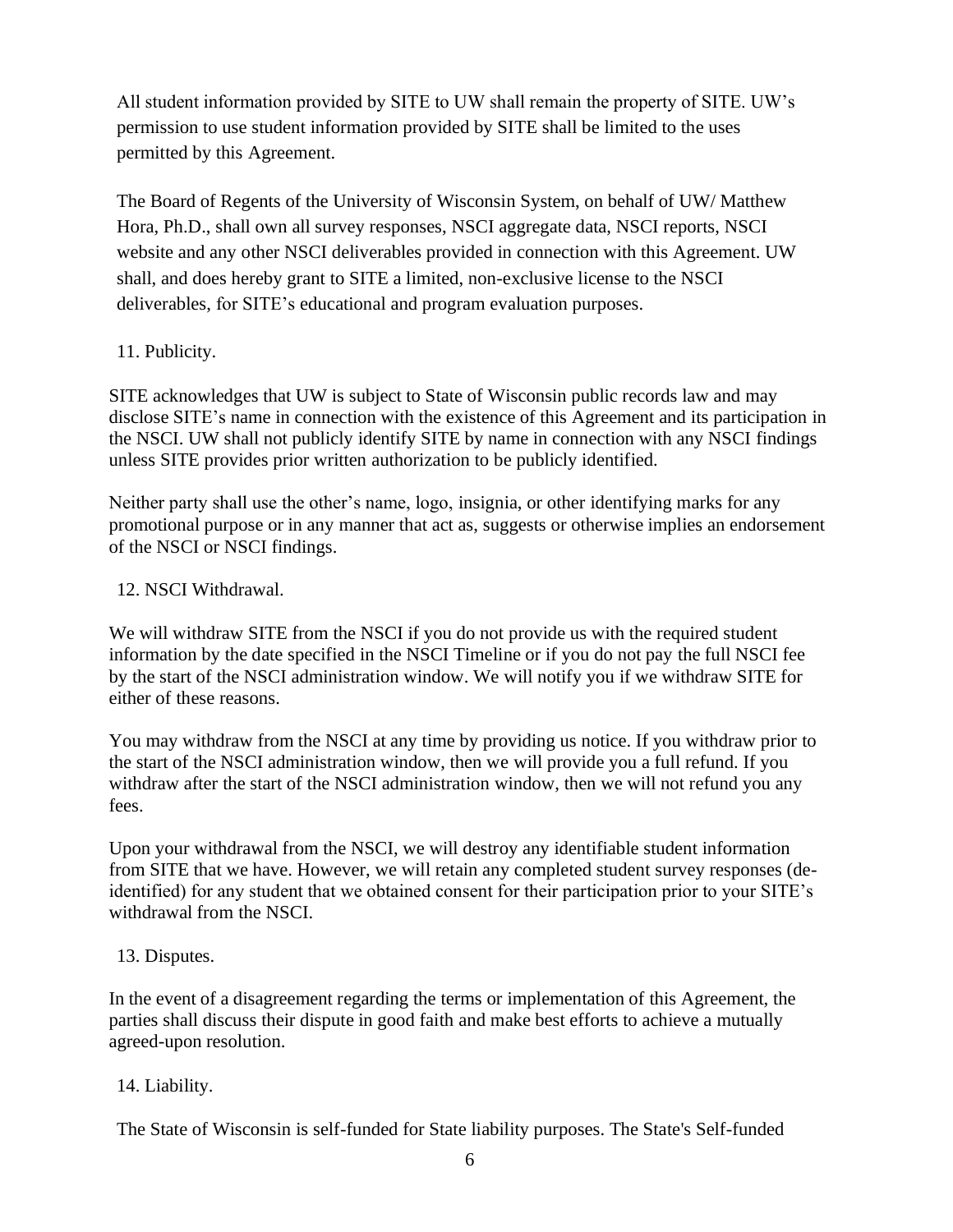Liability Program provides coverage against claims made as the result of the negligent acts of University officers, employees and agents in the course and scope of their employment. The State's liability protection is afforded under Wisconsin Statute 895.46 (1).

SITE agrees to hold UW, its officers, employees, or agents, harmless, to the extent permitted by your applicable law, from any loss, claim, damage, or liability of any kind involving an officer, employee, or agent of the SITE arising out of or in connection with this Agreement, except to the extent that such loss, claim, damage, or liability is founded upon or grows out of the acts or omissions of any of the officers, employees, or agents of UW while acting within the scope of their employment where protection is afforded by ss. 893.82 and 895.46(1), Wis. Stats.

Neither Party shall be liable for the acts or omissions of the other.

# 15. Warranties.

**UW MAKES NO WARRANTIES, EXPRESSED OR IMPLIED, AS TO ANY MATTER WHATSOEVER, INCLUDING, WITHOUT LIMITATION, THE CONDITION OF THE NSCI OR ANY SERVICES PROVIDED, WHETHER TANGIBLE OR INTANGIBLE, CONCEIVED, DISCOVERED, OR DEVELOPED UNDER THIS AGREEMENT; OR THE OWNERSHIP, MERCHANTABILITY, OR FITNESS FOR A PARTICULAR PURPOSE OF THE NSCI OR ANY SUCH INVENTION OR PRODUCT.**

# 16. Force Majeure.

Neither party shall be responsible for any inability or failure to comply with the terms of this Agreement due to causes beyond its control and without the negligence or malfeasance of such party. These causes shall include, but not be restricted to: fire, storm, flood, earthquake, explosion, acts of the public enemy, war, rebellion, insurrection, mutiny, sabotage, epidemic, pandemic, quarantine restrictions, labor disputes, embargoes, acts of God, acts of the United States or any other government, including the failure of any government to grant export or import licenses or permits.

# 17. Miscellaneous.

This Agreement may be amended at any time by mutual consent set forth in Writing. UW shall comply with all Federal and State of Wisconsin laws governing Equal Employment Opportunity, Non-Discrimination, and Immigration. UW shall comply with Federal and State of Wisconsin non-discrimination laws, including the Wisconsin Fair Employment Act and similar Federal law.

UW receives federal funds and is therefore subject to federal regulations regarding federal fund recipients. UW certifies that it complies with all Federal funding certifications and